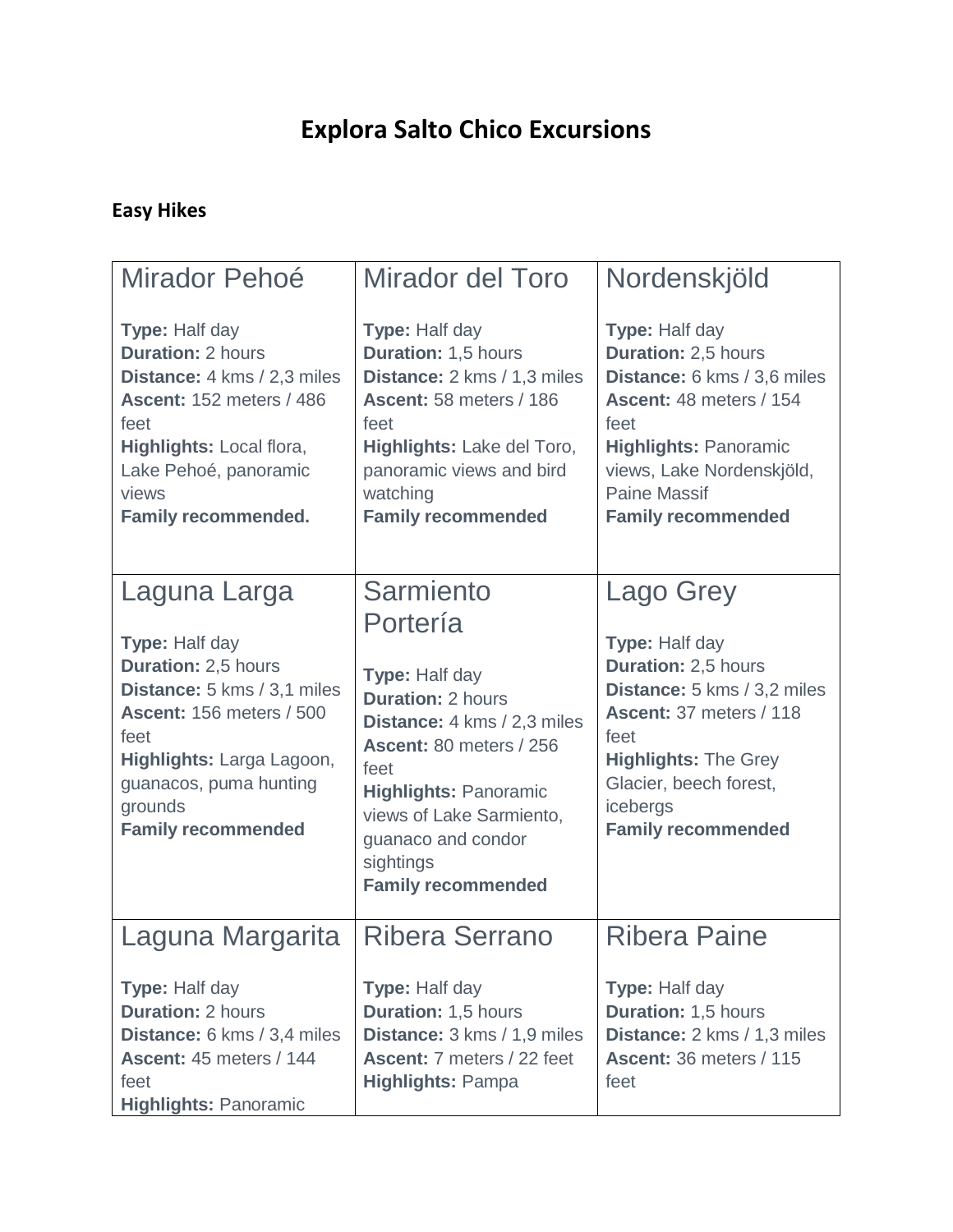| views, huemules, Marco                                                                                                                                                                                                                        | Serrano, panoramic views,                                                                                                                                                                                                                                                                                           | <b>Highlights: Paine</b>   |
|-----------------------------------------------------------------------------------------------------------------------------------------------------------------------------------------------------------------------------------------------|---------------------------------------------------------------------------------------------------------------------------------------------------------------------------------------------------------------------------------------------------------------------------------------------------------------------|----------------------------|
| Antonio Lagoon                                                                                                                                                                                                                                | Serrano River, wildlife                                                                                                                                                                                                                                                                                             | riverbank, panoramic views |
| <b>Family recommended</b>                                                                                                                                                                                                                     | <b>Family recommended</b>                                                                                                                                                                                                                                                                                           | <b>Family recommended</b>  |
| Laguna Azul<br><b>Type: Half day</b><br><b>Duration: 45 minutes</b><br><b>Distance:</b> 1 km / 0,6 miles<br><b>Ascent: 11 meters / 35 feet</b><br><b>Highlights: Blue Lagoon,</b><br>bird watching, Paine Towers<br><b>Family recommended</b> | Variación Laguna<br><b>Azul Mirador</b><br>Type: Half day<br><b>Duration: 1,5 hours</b><br><b>Distance:</b> 4 kms / 2,1 miles<br><b>Ascent: 152 meters / 486</b><br>feet<br><b>Highlights: Local tree</b><br>species, panoramic views of<br>the Blue Lagoon and Paine<br><b>Towers</b><br><b>Family recommended</b> |                            |

### **Moderate Hikes**

| Mirador Cóndor                                                                                                                                                                                                       | Sarmiento                                                                                                                                                                                                                                | Aonikenk                                                                                                                                                                                                                                                      |
|----------------------------------------------------------------------------------------------------------------------------------------------------------------------------------------------------------------------|------------------------------------------------------------------------------------------------------------------------------------------------------------------------------------------------------------------------------------------|---------------------------------------------------------------------------------------------------------------------------------------------------------------------------------------------------------------------------------------------------------------|
| <b>Type: Half day</b><br><b>Duration: 2,5 hours</b><br><b>Distance:</b> 4 kms / 2,2 miles<br><b>Ascent: 250 meters / 800</b><br>feet<br>Highlights: 360° views of<br>the park, panoramic<br>lookouts, native forests | <b>Type: Half day</b><br>Duration: 2,5 hours<br><b>Distance:</b> 5 kms / 2,7 miles<br>Ascent: 48 meters / 154<br>feet<br><b>Highlights: Riverbanks,</b><br>abundant flora, bird<br>watching, Lake Sarmiento<br><b>Family recommended</b> | <b>Type: Half day</b><br><b>Duration: 3 hours</b><br>Distance: 7 kms / 4,1 miles<br><b>Ascent: 173 meters / 554</b><br>feet<br><b>Highlights: Caves, bird</b><br>watching, wildlife, flora,<br>fauna and puma hunting<br>grounds<br><b>Family recommended</b> |
| <b>Pingo Chorrillo</b>                                                                                                                                                                                               | La Loma                                                                                                                                                                                                                                  | Mirador Sierra del                                                                                                                                                                                                                                            |
| <b>Los Salmones</b>                                                                                                                                                                                                  | Type: Half day                                                                                                                                                                                                                           | Toro                                                                                                                                                                                                                                                          |
| <b>Type: Half day</b><br>Duration: 3,5 hours<br>Distance: 9 kms / 5,2 miles<br>Ascent: 49 meters / 157                                                                                                               | <b>Duration: 1 hour</b><br><b>Distance:</b> 4 kms / 2,2 miles<br><b>Ascent: 223 meters / 714</b><br>feet                                                                                                                                 | <b>Type: Half day</b><br><b>Duration: 3 hours</b><br><b>Distance:</b> 5 kms / 2,9 miles<br><b>Ascent: 393 meters / 1258</b>                                                                                                                                   |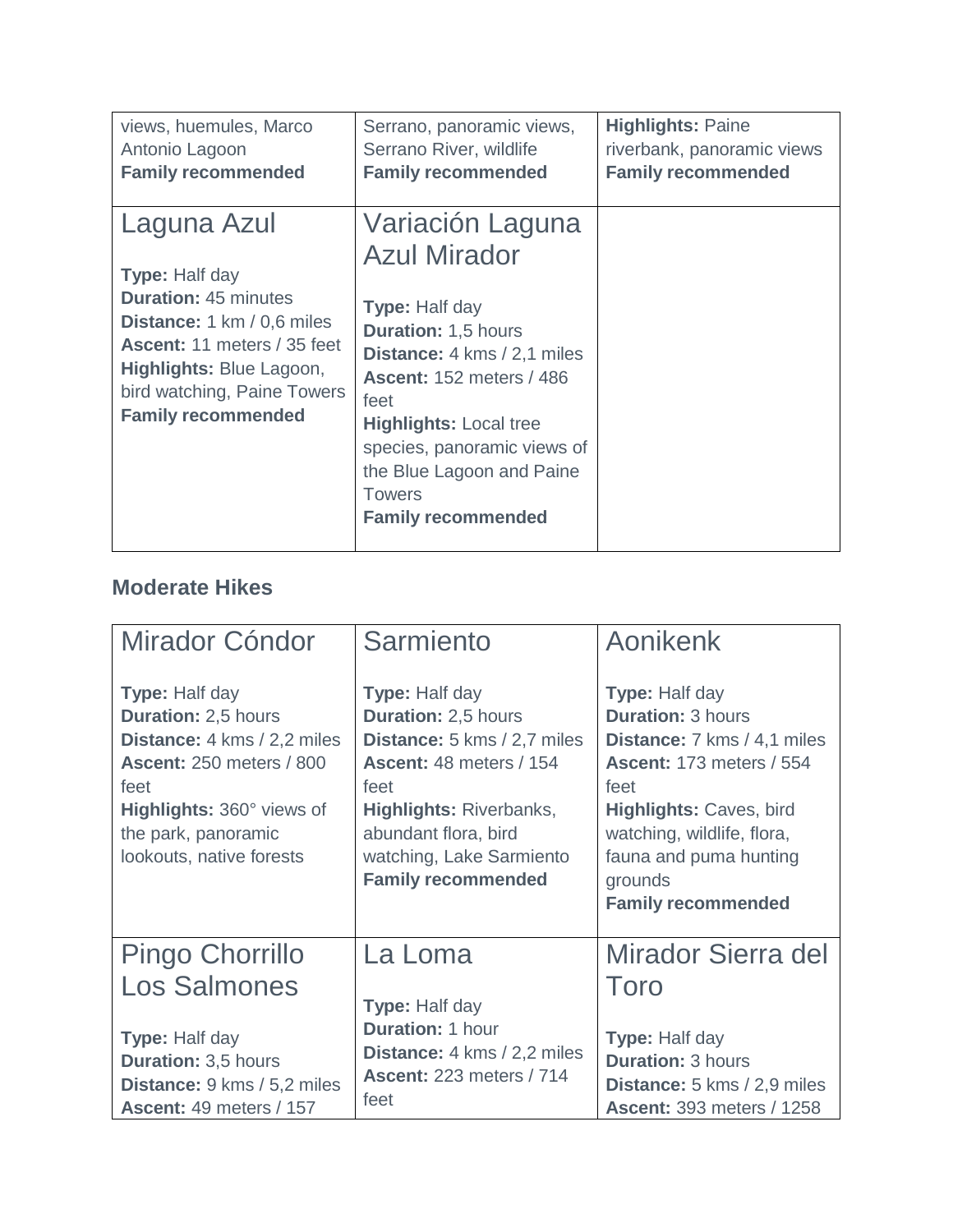| feet<br><b>Highlights: Pingo</b><br>riverbank, native forest, bird<br>watching                                                                                                                                                           | <b>Highlights: Panoramic</b><br>views of the three granite<br>towers, wildlife                                                                                                                                                                      | feet<br><b>Highlights: Riverbanks,</b><br>panoramic views, gaucho<br>territories, Lake Toro                                                                                                                                                                             |
|------------------------------------------------------------------------------------------------------------------------------------------------------------------------------------------------------------------------------------------|-----------------------------------------------------------------------------------------------------------------------------------------------------------------------------------------------------------------------------------------------------|-------------------------------------------------------------------------------------------------------------------------------------------------------------------------------------------------------------------------------------------------------------------------|
| <b>Glaciar Grey</b>                                                                                                                                                                                                                      | <b>Valle Francés</b>                                                                                                                                                                                                                                | Cuernos                                                                                                                                                                                                                                                                 |
| <b>Type: Full day</b><br><b>Duration: 5,5 hours</b><br><b>Distance: 12 kms / 7,4</b><br>miles<br><b>Ascent: 231 meters / 739</b><br>feet<br><b>Highlights: Grey Glacier,</b><br>Southern Ice Fields, boat<br>ride on Lake Grey, icebergs | <b>Type: Full day</b><br><b>Duration: 7,5 hours</b><br><b>Distance: 16 kms / 9.8</b><br>miles<br><b>Ascent: 226 meters / 723</b><br>feet<br><b>Highlights: Lake crossing</b><br>on catamaran, hanging<br>bridge, native forests,<br>hanging glacier | <b>Type: Full day</b><br><b>Duration: 6 hours</b><br><b>Distance: 19 kms / 11,3</b><br>miles<br><b>Ascent: 145 meters / 464</b><br>feet<br><b>Highlights: Lake</b><br>Nordenskjöld, Mount<br>Almirante Nieto, ñirre<br>forests, panoramic views,<br>Southern Ice Fields |

## **Advanced and Expert Hikes (last 4 are expert)**

| <b>Mirador Ferrier</b>                                                                                                                                                                                                                  | Cornisas                                                                                                                                                                                     | Laguna Stokes o                                                                                                                                                                                                                                 |
|-----------------------------------------------------------------------------------------------------------------------------------------------------------------------------------------------------------------------------------------|----------------------------------------------------------------------------------------------------------------------------------------------------------------------------------------------|-------------------------------------------------------------------------------------------------------------------------------------------------------------------------------------------------------------------------------------------------|
| <b>Type: Half day</b><br><b>Duration: 3,5 hours</b><br><b>Distance:</b> 6 kms / 3,5 miles<br><b>Ascent: 600 meters / 1.920</b><br>feet<br><b>Highlights: Forests,</b><br>panoramic views of the<br>Southern Ice Fields and<br>Lake Grey | <b>Type: Half day</b><br><b>Duration: 3,5 hours</b><br>Distance: 6 kms / 3,5 miles<br><b>Ascent: 344 meters / 1.101</b><br>feet<br><b>Highlights: Cliffs, Lake</b><br>Pehoé, panoramic views | <b>Smoke</b><br><b>Type: Full day</b><br><b>Duration: 6 to 7 hours</b><br><b>Distance: 16 kms / 9,6</b><br>miles<br><b>Ascent: 207 meters / 662</b><br>feet<br><b>Highlights: Panoramic</b><br>views, native forests,<br>Stokes Lagoon, ranches |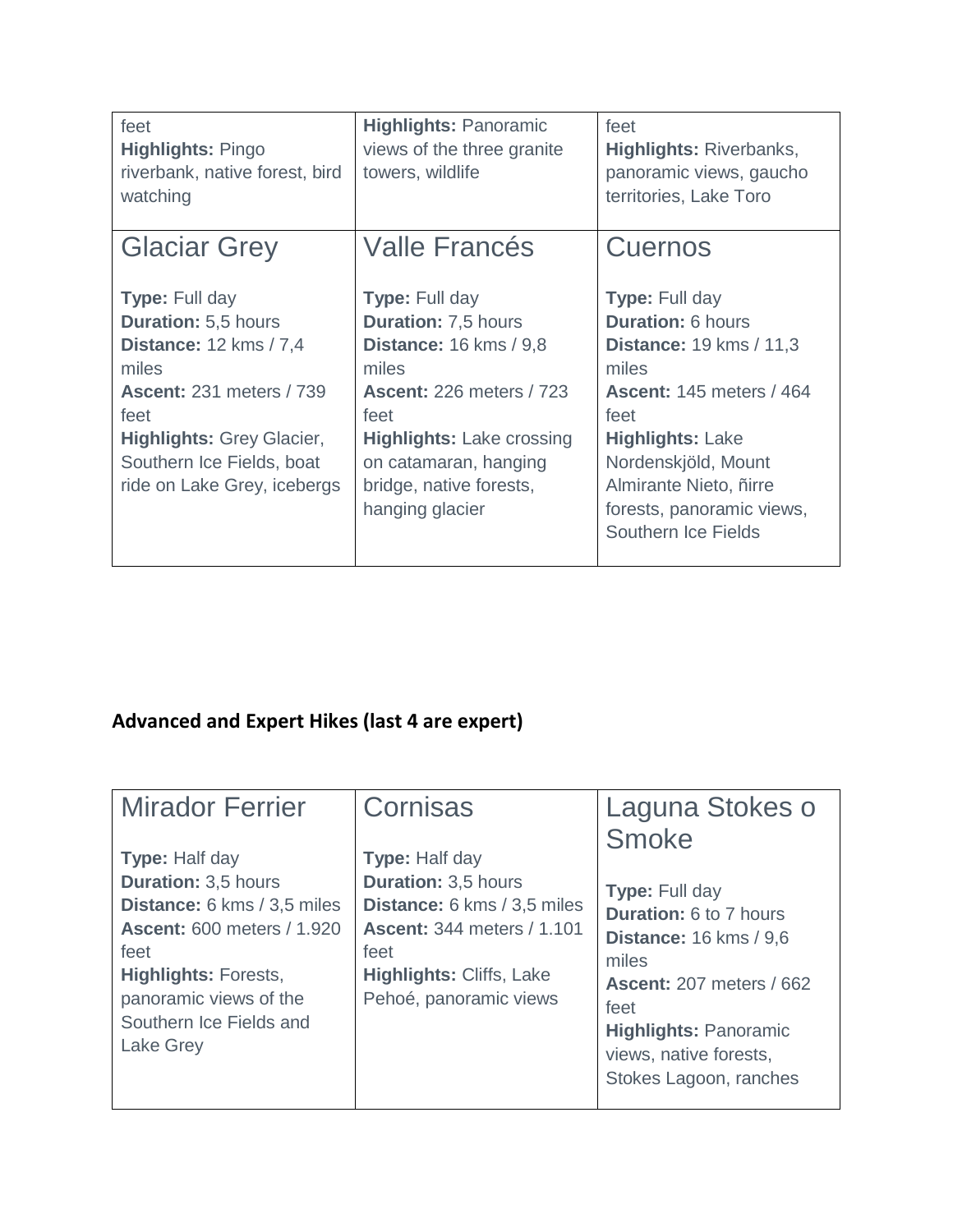| Sierra del Toro<br>Type: Full day<br><b>Duration: 7 hours</b><br><b>Distance: 13 kms / 7,9</b><br>miles<br><b>Ascent: 576 meters / 1.843</b><br>feet<br><b>Highlights: Panoramic view</b><br>lookouts, native forests,<br>wind                    | Valle del Río<br>Pingo<br>Type: Full day<br><b>Duration: 8 hours</b><br>Distance: 22 kms / 13 miles<br><b>Ascent: 256 meters / 819</b><br>feet<br><b>Highlights: Ancient native</b><br>forests, panoramic views,<br>Pingo River, Salmon River   | <b>Sierra Masle</b><br>Type: Full day<br><b>Duration: 5,5 hours</b><br><b>Distance: 15 kms / 8,9</b><br>miles<br><b>Ascent: 600 meters / 1.920</b><br>feet<br><b>Highlights: Panoramic</b><br>views of lakes, mountains,<br>forests and Southern Ice<br><b>Fields, Paine Towers</b>         |
|---------------------------------------------------------------------------------------------------------------------------------------------------------------------------------------------------------------------------------------------------|-------------------------------------------------------------------------------------------------------------------------------------------------------------------------------------------------------------------------------------------------|---------------------------------------------------------------------------------------------------------------------------------------------------------------------------------------------------------------------------------------------------------------------------------------------|
| Laguna La Cal<br>and Lago<br>Sarmiento<br>Type: Full day<br>Duration: 7,5 hours<br><b>Distance: 14 kms / 8,6</b><br>miles<br><b>Ascent: 323 meters / 1.034</b><br>feet<br>Highlights: La Cal Lagoon,<br>bird watching, condors,<br>Lake Sarmiento | <b>Valle Francés</b><br>Plateau<br>Type: Full day<br><b>Duration: 8,5 hours</b><br><b>Distance: 19 kms / 11,3</b><br>miles<br><b>Ascent: 446 meters / 1.427</b><br>feet<br><b>Highlights: Glaciers, Lake</b><br>Pehoé, panoramic views          | <b>Glaciar Grey</b><br>Campamento<br><b>Guardas</b><br>Type: Full day<br>Duration: 5,5 hours<br>Distance: 17 kms / 10 miles<br><b>Ascent: 362 meters / 1.158</b><br>feet<br><b>Highlights: Grey Glacier,</b><br>native forests, icebergs                                                    |
| <b>Base Torres</b><br>Type: Full day<br>Duration: 8,5 hours<br><b>Distance: 18 kms / 10,5</b><br>miles<br><b>Ascent: 754 meters / 2.413</b><br>feet<br><b>Highlights: Granite towers,</b><br>forests, panoramic views                             | <b>Valle Francés</b><br><b>Británico</b><br>Type: Full day<br><b>Duration: 10 hours</b><br>Distance: 23 kms / 14 miles<br><b>Ascent: 623 meters / 1.994</b><br>feet<br><b>Highlights: Panoramic</b><br>views, native forests and<br>Paine Horns | <b>Valle del Silencio</b><br><b>Type: Full day</b><br><b>Duration: 10 hours</b><br><b>Distance: 25 kms / 15,2</b><br>miles<br><b>Ascent: 918 meters / 2.938</b><br>feet<br><b>Highlights: Ancient native</b><br>forests, panoramic views<br>and lookouts, north face of<br>the Paine Towers |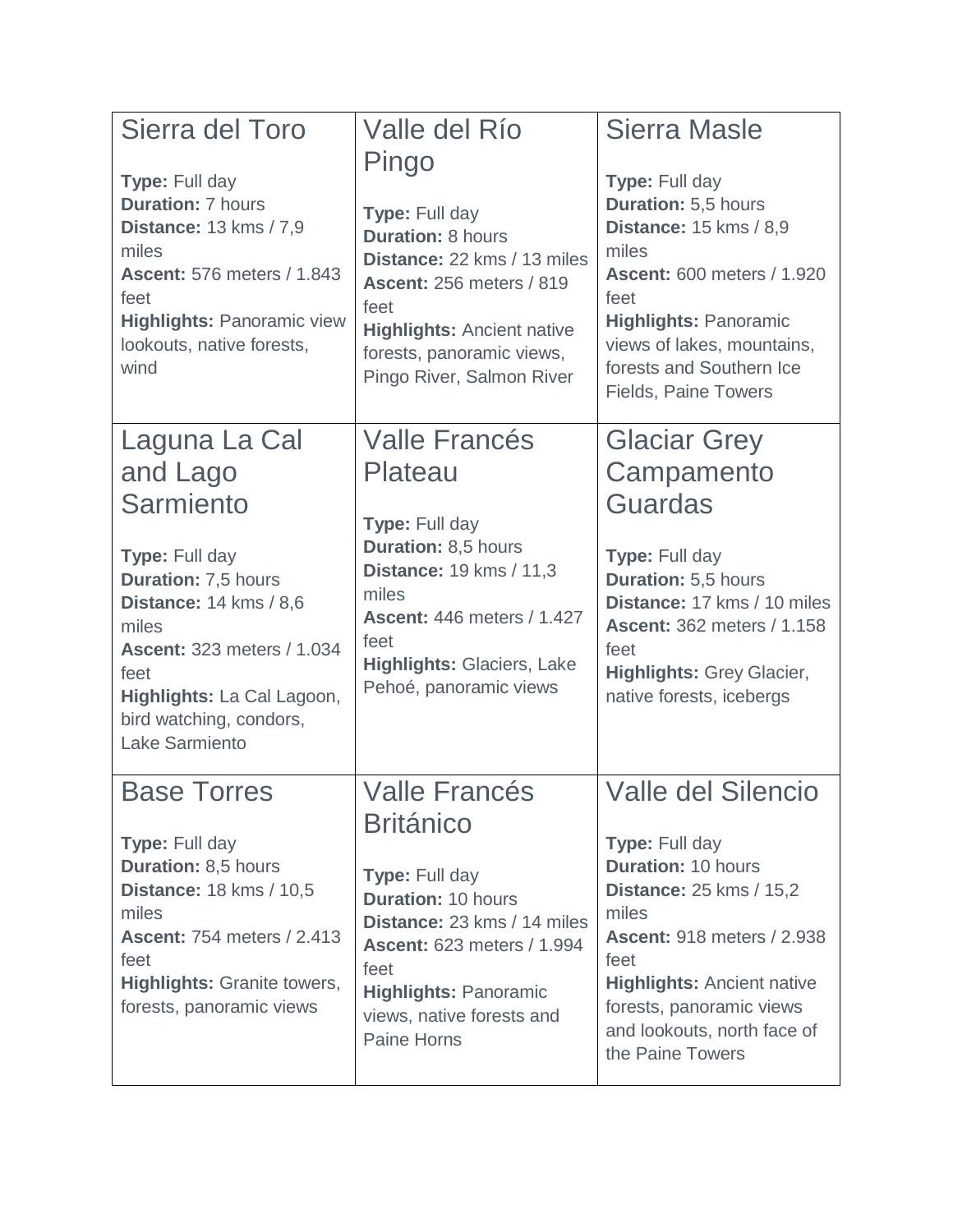#### **Easy Horseback Rides**

| Laguna Negra                                                                                                                                                                                             | <b>Puntilla del Toro</b>                                                                                                                                                                                                                                      | Laguna Linda                                                                                                                                                                                                                         |
|----------------------------------------------------------------------------------------------------------------------------------------------------------------------------------------------------------|---------------------------------------------------------------------------------------------------------------------------------------------------------------------------------------------------------------------------------------------------------------|--------------------------------------------------------------------------------------------------------------------------------------------------------------------------------------------------------------------------------------|
| Type: Half day<br>Duration: 1,5 hours<br><b>Distance:</b> 4 kms / 2,3 miles<br>Ascent: 25 meters / 80 feet<br>Highlights: Lagoons, bird<br>watching, panoramic views<br><b>Family recommended</b>        | Type: Half day<br><b>Duration: 1,5 hours</b><br>Distance: 6 kms / 3,4 miles<br>Ascent: 6 meters / 19 feet<br><b>Highlights: Panoramic</b><br>views of the Paine Massif,<br>river and lake crossings<br><b>Family recommended</b>                              | Type: Half day<br>Duration: 1,5 hours<br>Distance: 6 kms / 3,7 miles<br><b>Ascent: 149 meters / 477</b><br>feet<br>Highlights: Linda Lagoon,<br>panoramic views, native<br>forests, bird watching<br><b>Family recommended</b>       |
| <b>Buena Vista</b>                                                                                                                                                                                       | Rincón del Puma                                                                                                                                                                                                                                               | Cañadón Macho                                                                                                                                                                                                                        |
| <b>Type: Half day</b><br>Duration: 1,5 hours<br>Distance: 5 kms / 2,8 miles<br><b>Ascent: 146 meters / 467</b><br>feet<br><b>Highlights: Flora and</b><br>fauna, Buena Vista Lookout,<br>panoramic views | <b>Type: Half day</b><br><b>Duration: 1,5 hours</b><br>Distance: 6 kms / 3,4 miles<br><b>Ascent: 49 meters / 157</b><br>feet<br><b>Highlights: Native forests,</b><br>panoramic views of Lake<br>del Toro and the Paine<br>River<br><b>Family recommended</b> | Type: Half day<br>Duration: 1,5 hours<br>Distance: 5 kms / 3,1 miles<br><b>Ascent: 157 meters / 502</b><br>feet<br><b>Highlights: Native forests,</b><br>panoramic waterfall views,<br>Las Chinas River<br><b>Family recommended</b> |

#### **Moderate Horseback Rides**

| <b>Puente Grey</b>                | Carretas                       | Mercado                         |
|-----------------------------------|--------------------------------|---------------------------------|
|                                   |                                |                                 |
| <b>Type: Half day</b>             | <b>Type: Half day</b>          | <b>Type: Half day</b>           |
| <b>Duration: 1,5 hours</b>        | <b>Duration: 2 hours</b>       | <b>Duration: 1,5 hours</b>      |
| <b>Distance: 10 kms / 5,8</b>     | <b>Distance: 16 kms / 9,4</b>  | Distance: 6 kms / 3,7 miles     |
| miles                             | miles                          | <b>Ascent: 152 meters / 486</b> |
| <b>Ascent: 9 meters / 29 feet</b> | Ascent: 25 meters / 80 feet    | feet                            |
| Highlights: Riverbank ride,       | <b>Highlights: The Serrano</b> | <b>Highlights: Las Chinas</b>   |
| panoramic views                   | Plain, Grey River,             | river crossing, Mercado         |
|                                   | panoramic views                | ranch, panoramic views          |
|                                   |                                |                                 |